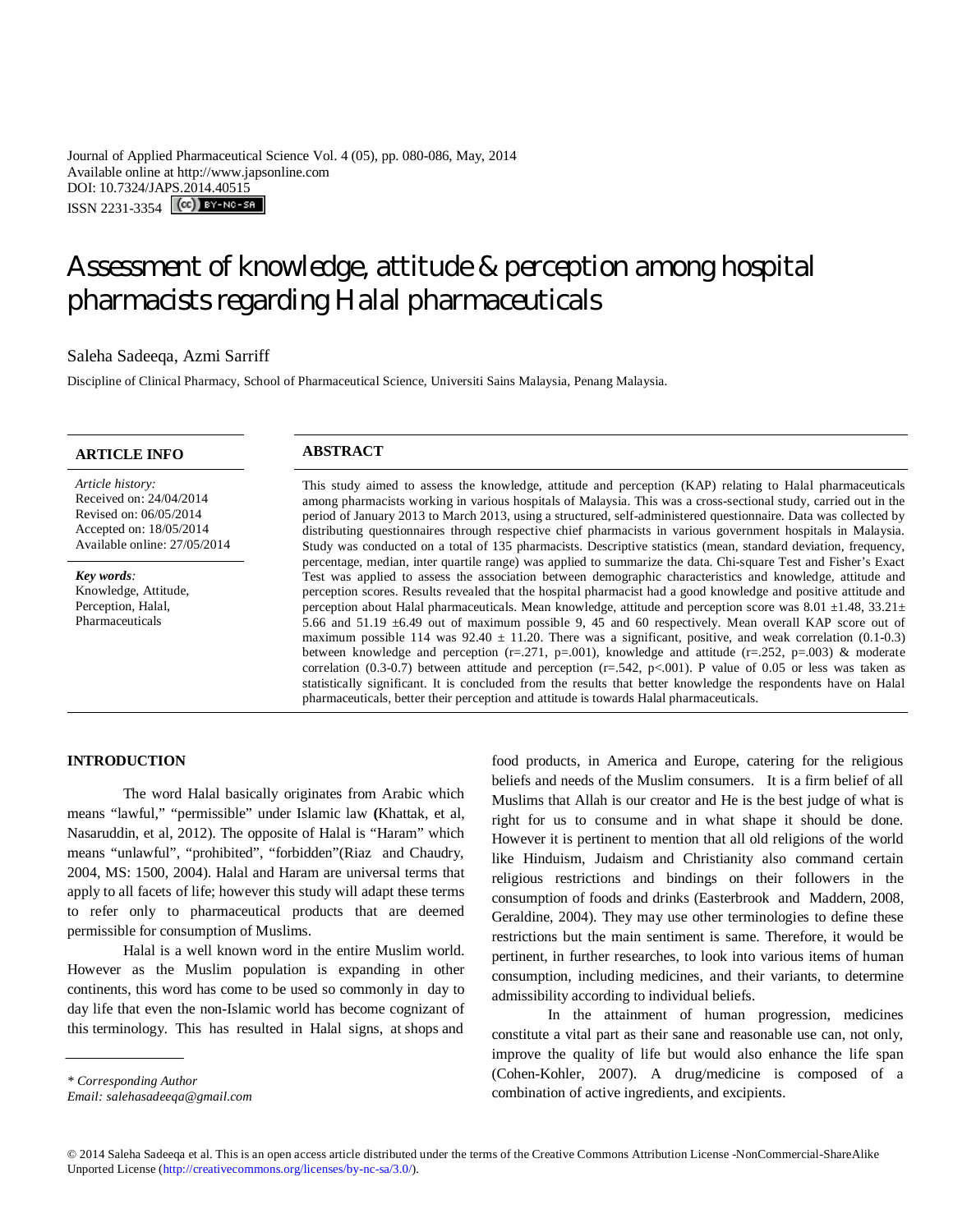These substances are obtained from a variety of sources; animals, plants or synthetic origin (Geraldine, 2004, Hoesli & Smith, 2011). In case of animal source, it may be porcine, dead animal or blood. All these are Haram/forbidden for Muslims as mentioned in the Quranic verses cited below:

"*He hath forbidden you dead meat and blood and the flesh of swine and that eat on which any other name hath been invoked besides that of Allah, but if one is forced by necessity, without wilful disobedience, Allah is forgiver and most merciful* (Al-Quran, accessed on 2012 March 2).

From the Quranic verse cited above it would imply that, not only, consuming Halal food but also consuming Halal medication is important because it forms a major part and behaviour of being a good practicing Muslim.

The globally expanding Muslim population has in turn stretched the Muslim consumer's market manifold. Moreover, awareness among Muslims is dawning regarding pharmaceutical products and its sources. Muslim consumers are now increasingly mindful and are in search for Halal medicines. To cater for this situation, as a response, in Sydney (Australia) the first "Halal friendly retail pharmacy" has been established in the suburbs of Lakemba. It has introduced a line of Halal certified medicines. Additionally a new organization, Halal Certified Medicine (HCM), is providing a service that determines which medicines are Halal or Haram (impermissible). For the convenience of Muslim consumers, Halal medicines which are not certified Halal when manufactured, are labelled on the shelves with an "HCM" logo sticker (Kandil, accessed on 2012 Oct 18)

Most countries of the world have a body or more to look upon issues related to the Halal food. These bodies govern all matters including issuance of Halal certification. Though, at present, pharmaceuticals are not mandatory for monitoring of the Halal status but in due time this next phase would undoubtedly come into effect.

As majority of Malaysian population is Muslim (Population and Housing Census, 2010) there are many government organizations which play active role to ensure provision of Halal foods and Pharmaceuticals. Halal Industry Development Corporation (HDC) coordinates the overall development of the Halal industry, and focuses on development of Halal standards, audit and certification (Accessed, 2012 Oct 18). Department of Islamic Development Malaysia (JAKIM) has established Malaysia Halal logo and has implemented Halal Certification System (Accessed, 2012 Oct 19). Ministry of International Trade and Industry (MITI) promotes Halal products and services **(**Accessed on 2012 Oct 10). Department of Standards, Government of Malaysia has launched world's first standards, MS 2424:2010 (P): for Halal Pharmaceuticals. These General Guidelines will address the entire pharmaceutical manufacturing and supply chain-from processing to handling, packaging, labelling, distribution, storage and display of medicines and health supplies **(**Accessed on 2011 Mar 2).

Though, many government and non government organizations, in Malaysia, are playing an active role to ensure

provision of Halal foods and Pharmaceuticals to Muslims population, to the best of our knowledge no study has been done, so far, to evaluate the perception of pharmacists working in hospitals regarding Halal pharmaceuticals. Their knowledge too, on the issues surrounding Halal pharmaceuticals, is not well explored. Therefore, the main objective of this study is to explore Malaysian hospital pharmacist's perception and their opinion of Halal pharmaceuticals and to identify barriers to usage of Halal pharmaceuticals. To achieve this objective, an extensive study was undertaken. A comprehensive questionnaire was prepared asking a variety of questions to assess the knowledge, attitude and perception of pharmacists working in various hospitals.

# **METHODS**

## **Study settings and design**

A cross-sectional study design was adopted by using structured, validated, self-administered questionnaire. Survey was conducted across Malaysia from January to March 2013. Study settings included various government hospitals in Malaysia.

# **Selection criteria and recruitment of respondents**

Pharmacist registered with Malaysian Pharmacy Council, working in selected government hospitals, on duty during the study period and willing to participate in the study (Wong et al, 2013), were recruited as 'study participants'. Whereas, those not registered with Malaysian Pharmacy Council, or those who refused to give consent were excluded from this study.

# **Ethical consideration**

Ethical approval to conduct this study was taken from "Joint Ethics Committee of School of Pharmaceutical Sciences, USM and Hospital Lam Wah Ee on Clinical Studies". Additionally approval of the Ministry of Health Malaysia was also taken. Permission was also sought from Directors of respective hospitals.

# **Questionnaire design and validation**

After extensive literature review, a self administered questionnaire was designed to conduct this study. The questionnaire was validated by a panel of experts which was composed of senior academic researchers and was updated according to their recommendations. A pilot study was conducted to evaluate the reliability of the updated questionnaire. The main purpose of testing questionnaire was to achieve more clarification regarding the wording of both questionnaire instructions and questions themselves (Ismail & Abidin, 2009). Cronbach's alpha was applied to test validity and internal consistency of the questionnaire (De Bourdeaudhuij, 2005) and  $\alpha$  = 0.6 was set as the minimum acceptable value for validity. Final modifications were made based upon the results of the pilot study.

The final questionnaire consisted of four parts. The first part of the questionnaire was on respondent's demographic information including age, gender, race, religion, nationality, country of basic educational degree, highest qualification, and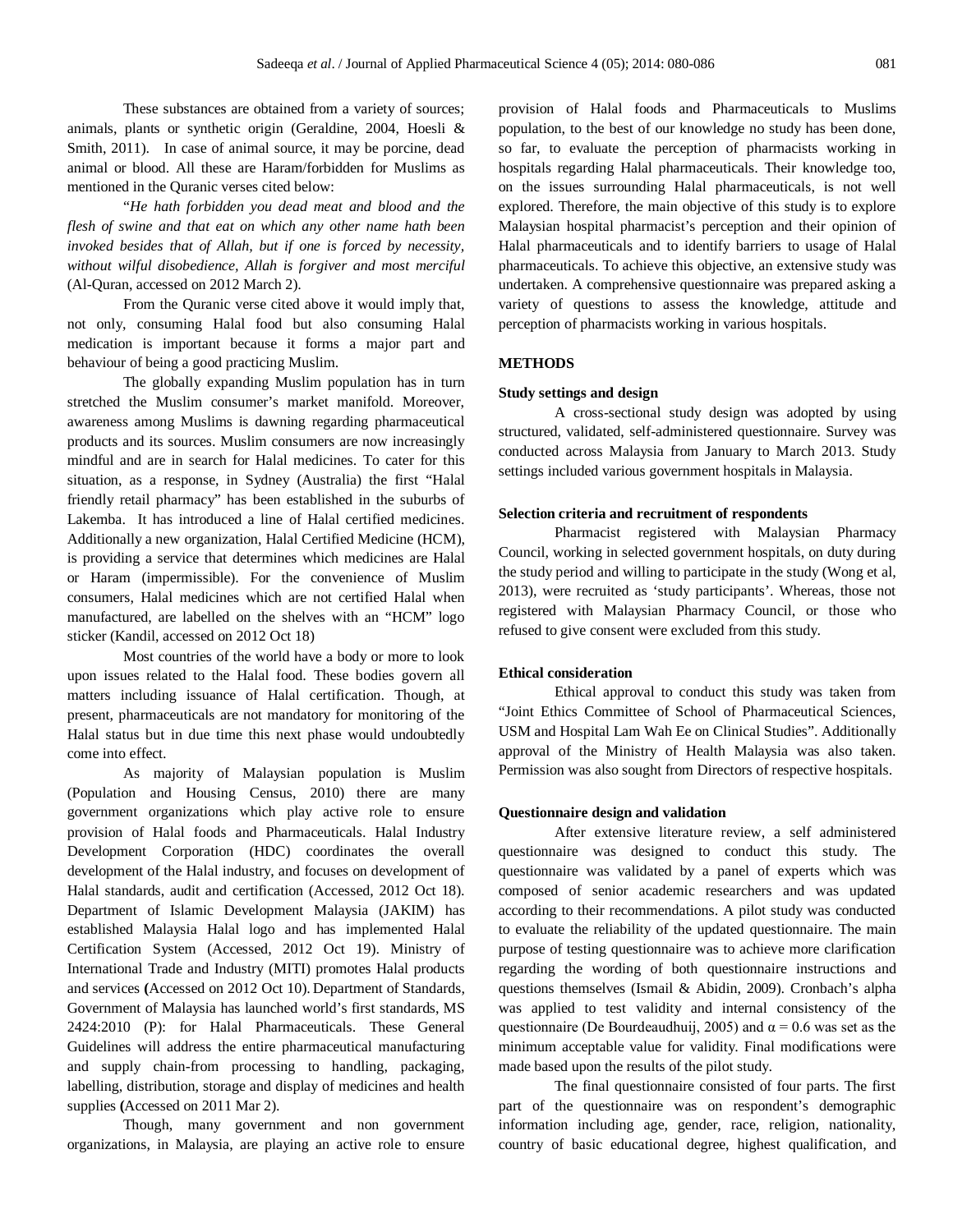finally the experience. Second part had nine statements to evaluate the knowledge of respondents towards Halal pharmaceuticals.

Third part consisted of 12 statements for evaluating perception towards Halal pharmaceuticals and final part had nine statements about the attitude of respondents about Halal pharmaceuticals. All questions were close ended, except one at the end was open-ended question seeking the participants 'general comments', which assisted the researcher to collect data on issues that could not be answered in a structured way (Ulin et al, 2005).

# **Scoring method for knowledge, attitude and perception (KAP)**

For knowledge statements respondents were asked to choose "Yes" or "No" options. Positive answer (yes) was scored one (1) while negative answer (no) was scored zero (0). A five point Likert scale was used for perception and attitude statements (strongly agree=5, agree=4, neutral=3, disagree=2 and strongly disagree=1). Hence the minimum and maximum score for knowledge, attitude and perception could be 0 to 9, 1 to 45 and 1 to 60 respectively. Total possible KAP score was 114.

#### **Sampling and data collection**

For the distribution of questionnaires, "Guidelines and Standards for Survey Research" were followed. Sampling technique was convenience sampling. All pharmacists, in selected government hospitals, were approached through chief pharmacist. Only those pharmacists were included in the study that agreed to participate and were requested to return the completed questionnaires within two weeks. Reminders were sent after one week (Desai et al, 2011). In the explanatory statement, respondents were assured for confidentiality of their personal information. No incentives were offered to any of the respondents (Lie & Boker, 2006).The completion of the questionnaire by respondents was taken as their consent to participate in the study.

# **Data analysis**

Normality of data was checked by Kolmogorov-Smirnov test ((Pallant, 2011). Descriptive statistics (mean, standard deviation, frequency, percentage, median, inter quartile range) was applied to summarize the data ((Tiralongo & Wallis, 2008). As data was not normally distributed, so non-parametric tests were applied. Chi-square Test and Fisher's Exact Test was applied to determine the association between demographic characteristics and knowledge, attitude and perception score.

For the Likert responses, all responses with any degree of agreement were grouped together as positive responses, and all responses with any degree of disagreement were grouped together as negative response (Tiralongo & Wallis, 2008).To find relationship between knowledge-attitude, knowledge-perception and attitude-perception of respondents, Spearman's-correlation was applied (Pallant, 2011). P value of 0.05 or less was taken as statistically significant.

#### **RESULTS**

A total of 135 respondents participated in the survey, and analysis was performed on all of 135 forms.

# **Respondent's demographics**

Demographic characteristics of the respondents are depicted in Table-1. Mean age of the respondents was 27.51 years with Standard Deviation of  $\pm$  4.13. Age range was 23 to 55 years. Gender wise 19(14.1%) of the respondents were male and116 (85.9%) were female. Ethnicity wise, 50(37.0%) were Malay, 60(48.9%) were Chinese, and 19(14.1%) were Indians. Regarding the religion, 53(39.3 %) were Muslims, 15(11.1%) Christians, 53(39.3%) Buddhists, and 14(10.4%) were Hindus. A large majority 117(86.7%) had B. Pharm as their highest degree and only 18(13.3%) were M.Pharm. Working experience ranged from 1-30 years, though most of the respondents had experience up to 10 years. Only 4(3.0%) respondents had more than 10 years of experience.

| <b>Table. 1:</b> Descriptive characteristics of pharmacists $(n=135)$ . |  |  |  |
|-------------------------------------------------------------------------|--|--|--|
|-------------------------------------------------------------------------|--|--|--|

| <b>Characteristics</b>   | <b>Demographic Characteristics</b> | <b>Frequency</b><br>$(\%)$ |
|--------------------------|------------------------------------|----------------------------|
|                          | $23 - 30$                          | 116(85.9)                  |
| Age (years)<br>$(23-55)$ | $31-40$                            | 17(12.6)                   |
|                          | >40                                | 2(1.5)                     |
| Gender                   | Male                               | 19(14.1)                   |
|                          | Female                             | 116(85.9)                  |
|                          | Malay                              | 50(37.0)                   |
| Race                     | Chinese                            | 60(48.9)                   |
|                          | Indians                            | 19(14.1)                   |
|                          | <b>Muslims</b>                     | 53(39.3)                   |
| Religion                 | Christians                         | 15(11.1)                   |
|                          | <b>Buddhist</b>                    | 53(39.3)                   |
|                          | Hindu                              | 14(10.4)                   |
| Nationality              | Malaysian                          | 135(100)                   |
|                          | Malaysia                           | 104(77.0)                  |
| Country of basic         | Others (A UK=12, Australia=8,      | 31((23.0)                  |
| degree                   | India=4, Indonesia=4,              |                            |
|                          | Newzealand=1                       |                            |
|                          | <b>B.Pharm</b>                     | 117(86.7)                  |
| Highest degree           | M.Pharm                            | 18(13.3)                   |
| Working Experience       | $1 - 5$                            | 114(84.4)                  |
| (years)                  | $6-10$                             | 17(12.6)                   |
| $(1-30)$                 | >10                                | 4(3.0)                     |

# **Respondents' knowledge regarding Halal pharmaceuticals**

The frequency distribution of respondent's knowledge regarding Halal pharmaceuticals is depicted in Table-2. Out of maximum possible score (equal to 9) mean knowledge score was 8.01  $\pm$ 1.48 (Table-5). Majority of the respondents (95.5%) scored 50% and above, which shows that study population has good knowledge regarding Halal pharmaceuticals.

Results showed that all (except two) of the respondents were aware of the term "Halal'. On the other hand 108(80.0%) of the respondents were aware of the term "Haram" showing a significant association with respect to respondent's race (p=0.038). A total of 108(80.0%) respondents were aware of the term "Halal pharmaceutical" showing a significant association with respect to respondent's race (p=0.014).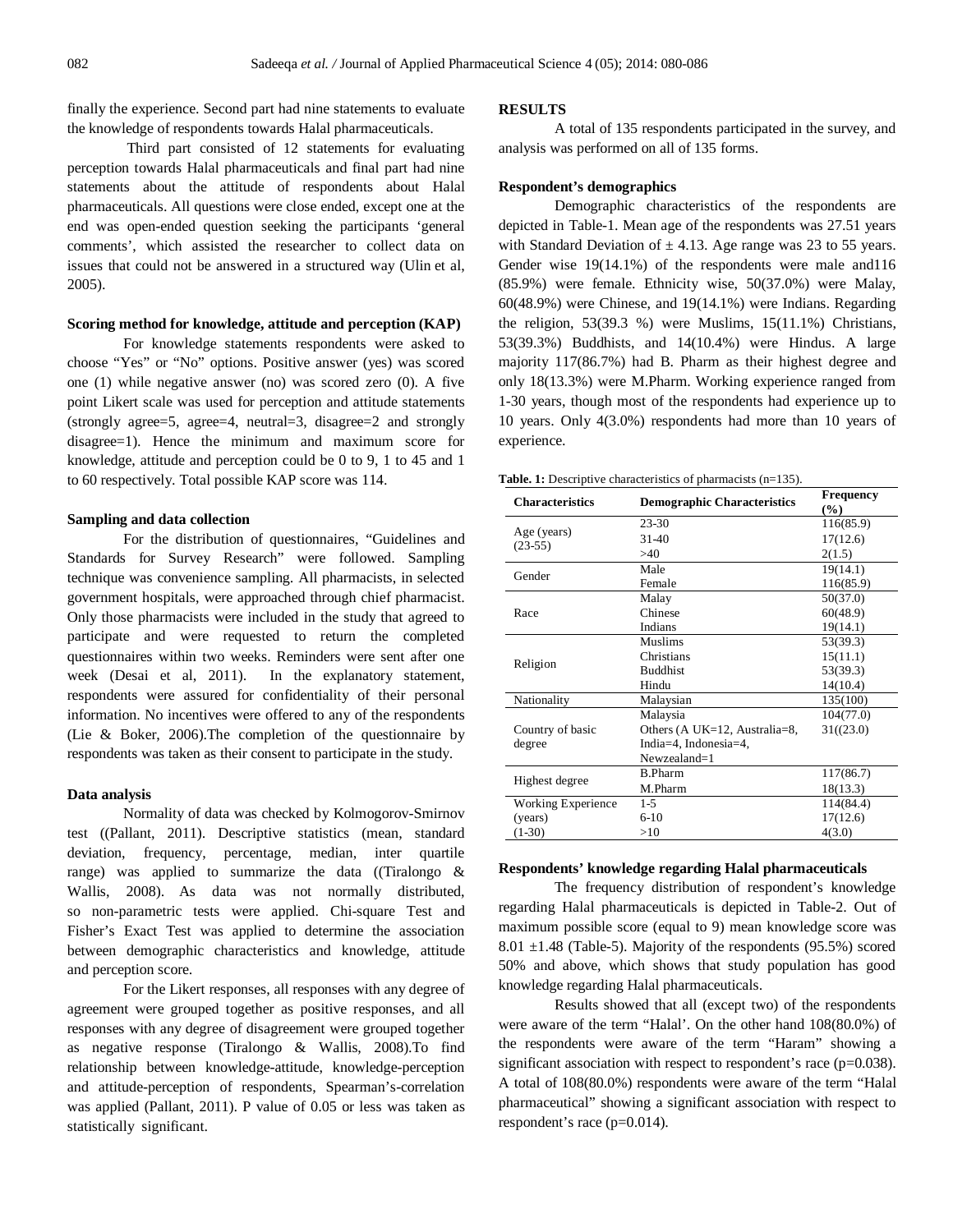|  |                         |  | <b>Table. 2:</b> Pharmacists' knowledge about Halal pharmaceuticals (frequency |  |
|--|-------------------------|--|--------------------------------------------------------------------------------|--|
|  | distribution $n=135$ ). |  |                                                                                |  |

| <b>Responses</b>                                                                                                                                                                |                             |                             |  |
|---------------------------------------------------------------------------------------------------------------------------------------------------------------------------------|-----------------------------|-----------------------------|--|
| statements                                                                                                                                                                      | <b>Yes</b>                  | No.                         |  |
|                                                                                                                                                                                 | $n\left(\frac{9}{6}\right)$ | $n\left(\frac{0}{0}\right)$ |  |
| Are you aware of the term/<br>word "Halal"?                                                                                                                                     | 133(98.5)                   | 2(1.5)                      |  |
| Are you aware of the term/word<br>"Haram"?                                                                                                                                      | 108(80.0)                   | 27(20.0)                    |  |
| Are you aware of the term/word<br>"Halal pharmaceutical"?                                                                                                                       | 108(80.0)                   | 27(20.0)                    |  |
| Do you know that Muslim<br>patients need Halal medicines?                                                                                                                       | 130(96.3)                   | 5(3.7)                      |  |
| Do you know that dead animals,<br>blood, pork and Alcohol are<br>Haram for Muslims to use in<br>any form (food, medication<br>$etc$ ?                                           | 126(93.3)                   | 9(6.7)                      |  |
| Do you know that ingredients of<br>drugs/medicines<br>some<br>are<br>derived from porcine and dead<br>animals?                                                                  | 131(97.0)                   | 4(3.0)                      |  |
| Do you know that resources are<br>available to<br>offer<br>Halal<br>alternatives of non-Halal drugs?                                                                            | 104(77.0)                   | 31(23.0)                    |  |
| Do you know that it is ethical<br>obligation for a practitioner to<br>take consent from the patient<br>before dispensing any medicine<br>which has<br>any non-Halal<br>content? | 128(94.8)                   | 7(5.2)                      |  |
| Do you know that most of the<br>Pharmacists are aware of the<br>presence of<br>potentially<br>forbidden<br>animal-derived<br>ingredients in medicines?                          | 114(84.4)                   | 21(15.6)                    |  |

*Note: The frequencies and percentages are based on observed values; missing values are excluded (*Harris et al, 2006).

A large majority 130(96.3%) knew that Muslim patients need Halal medicines. While 126(93.3%) were aware that dead animals, blood, pork and alcohol are Haram for Muslims to use in any form (food, medication etc) showing a significant association with respect to respondent's race  $(p=0.006)$  and religion  $(p=0.023)$ . A large majority 131(97.0%) of respondents knew that ingredients of some medicines are derived from porcine and dead animals. On the other hand, a total of 104(77.0%) respondents had knowledge that resources are available to offer Halal alternatives of non-Halal drugs showing a significant association with respect to respondent's gender (Fisher's p value  $=0.036$ ), race (p<.001) and religion (p<.001). Study further found that a total of 128(94.8%) respondents opined that it is ethical obligation for a practitioner to take consent from the patient before dispensing any medicine which has any non-Halal content. A total of 114(84.4%) respondents were aware about the presence of potentially forbidden animal-derived ingredients in medicines showing a significant association with respect to respondent's gender (Fisher's p value  $=0.031$ ) and race (p=0.001).

# **Respondents' attitude regarding Halal pharmaceuticals**

The attitude of respondents regarding Halal pharmaceuticals was evaluated by using attitude questionnaire. The frequency distribution of respondent's attitude regarding Halal pharmaceuticals is depicted in Table-3. There were 9 statements to evaluate the attitude of respondents. Out of maximum possible score (45), the mean attitude score was  $33.21 \pm 5.66$  (Table-5). More than 96% of respondents scored 50% or above, denoting a positive attitude towards Halal pharmaceuticals.

Results showed that a total of 19(14.1%) respondents strongly agreed while 33(24.4 %) gave their opinion as 'agree' that they discuss with patients about forbidden/Haram ingredients of drugs. This showed a significant association with respect to respondent's race (p<.001), religion (p<.001), qualification  $(p<.001)$  and years of experience  $(p=0.011)$ . A total of 30(22.2%) respondents showed their response as 'strongly agree' while 54(40.0%) as 'agree' that they feel moral obligation to disclose the derivation of non-Halal ingredients to the patient (e.g. alcohol in syrups/elixirs and gelatin in capsules). This showed a significant association with respect to respondent's gender (p<.001) and race  $(p=0.025)$ . A total of  $35(25.9%)$  respondents showed their response as 'strongly agree' while 50(37.0%) as 'agree' that they take consent from patients, if they know the drug is non-Halal, showing a significant association with respect to respondent's gender (p=0.020), race (p=0.015) and religion  $(p=0.006)$ .

In addition, the study found that a total of 38 (28.1%) respondents gave their opinion as 'strongly agree' while 62(45.9%) as 'agree' that they consider patient's religious beliefs when designing a treatment regimen.

This showed a significant association with respect to respondent's gender (p=0.014), religion (p=0.009) and qualification (p=0.009). A total of 25(18.5%) respondents "strongly agreed" whereas 57(42.2%)'agreed' that they make an effort to search for any available Halal alternatives. This showed a significant association with respect to respondent's gender  $(p=0.04)$  and race  $(p=0.008)$ . A total of 21(15.6 %) respondents showed their response as 'strongly agree' while 57(42.2%) as 'agree' that they educate the patients regarding Halal ingredients of medicines showing a significant association with respect to respondent's gender ( $p=0.007$ ), race ( $p=0.010$ ), and qualification  $(p<0.001)$ .

Study further found that a total of 28(20.7%) respondents showed their response as 'strongly agree' while 50(37.0%) as 'agree' that they prefer Halal medicines in their practice. This showed a significant association with respect to respondent's race ( $p$ <.001) and religion ( $p$ <.001). A total of 30(22.2%) respondents showed their response as 'strongly agree' while 43(31.9%) as 'agree' that they recommend the purchase of Halal alternatives, which may be more expensive.

This showed a significant association with respect to respondent's age ( $p=0.006$ ), race ( $p<0.001$ ), religion ( $p=.012$ ), and years of experience  $(p=0.002)$ . Results further found that a total of 40(29.6%) respondents indicated their opinion as 'strongly agree' while 56(41.5%) as 'agree' that medical representatives are a good source of information about sources and ingredients of drugs for them, showing a significant association with respect to respondent's race  $(p<.001)$ , and religion  $(p<.001)$ .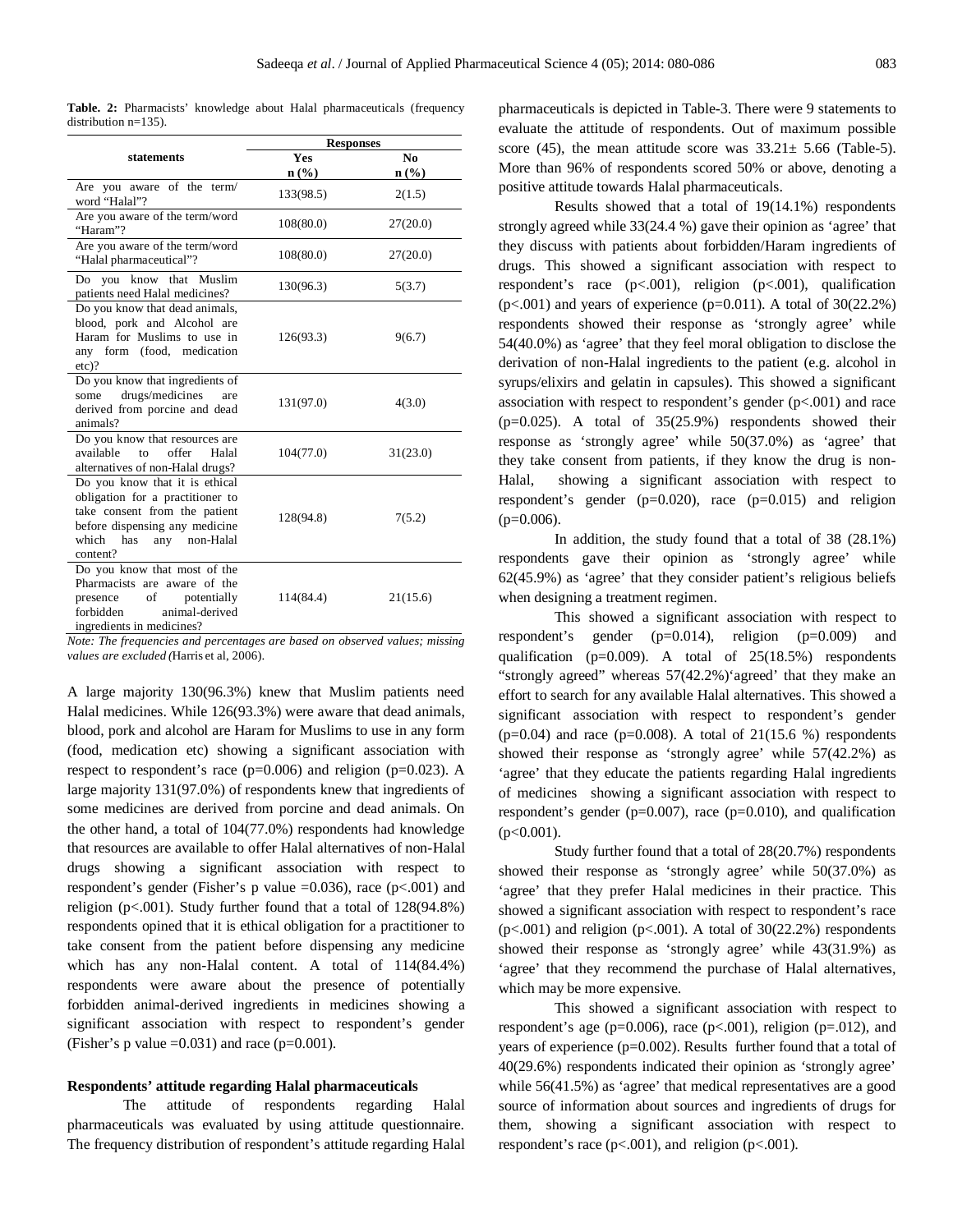#### **Table. 3:** Pharmacists' attitude about Halal pharmaceuticals (frequency distribution n=135).

|                                                                                                                            |                             |                  | Responses*       |                  |                  |
|----------------------------------------------------------------------------------------------------------------------------|-----------------------------|------------------|------------------|------------------|------------------|
| <b>Statements</b>                                                                                                          | <b>SA</b>                   |                  | N                | DA               | <b>SDA</b>       |
|                                                                                                                            | $\mathbf{n}(\%)$            | $\mathbf{n}$ (%) | $\mathbf{n}(\%)$ | $\mathbf{n}(\%)$ | $\mathbf{n}(\%)$ |
| I discuss with patients about forbidden/Haram ingredients of drugs.                                                        | 19(14.1)                    | 33(24.4)         | 55(40.7)         | 23(17.0)         | 5(3.7)           |
| I feel moral obligation to disclose the derivation of non-Halal ingredients to the patient (e.g. alcohol in syrups/elixirs | 30(22.2)                    | 54(40.0)         | 34(25.2)         | 15(11.1)         | 2(1.5)           |
| and gelatin in capsules).                                                                                                  |                             |                  |                  |                  |                  |
| I take consent from patients, if I know the drug is non-Halal.                                                             | 35(25.9)                    | 50(37.0)         | 39(28.9)         | 9(6.7)           | 2(1.5)           |
| I consider patient's religious beliefs when designing a treatment regimen.                                                 | 38(28.1)                    | 62(45.9)         | 32(23.7)         | 2(1.5)           | 1(0.7)           |
| I make an effort to search for any available Halal alternatives.                                                           | 25(18.5)                    | 57(42.2)         | 45(33.3)         | 5(3.7)           | 3(2.2)           |
| I educate the patient regarding Halal ingredients of Medicines.                                                            | 21(15.6)                    | 57(42.2)         | 42(31.1)         | 12(8.9)          | 3(2.2)           |
| I prefer Halal medicines in my practice.                                                                                   | 28(20.7)                    | 50(37.0)         | 44(32.6)         | 11(8.1)          | 2(1.5)           |
| I recommend the purchase of Halal alternatives, which may be more expensive.                                               | 30(22.2)                    | 43(31.9)         | 42(31.1)         | 16(11.9)         | 4(3.0)           |
| I feel that medical representatives are a good source of information about sources $\&$ ingredients of drugs for me.       | 40(29.6)                    | 56(41.5)         | 29(21.5)         | 5(3.7)           | 5(3.7)           |
|                                                                                                                            | $\sim$ $\sim$ $\sim$ $\sim$ |                  |                  |                  |                  |

*Note: The frequencies and percentages are based on observed values; missing values are excluded (*Harris et al, 2006).

\* SA= strongly agree, A= agree, N= neutral, DA= disagree, SDA= strongly disagree

#### **Table. 4:** Pharmacists' perception about Halal pharmaceuticals (frequency distribution n=135).

|                                                                                                                                                                                                                                                                                                                                                         |                  | Responses*       |                  |                  |                          |  |
|---------------------------------------------------------------------------------------------------------------------------------------------------------------------------------------------------------------------------------------------------------------------------------------------------------------------------------------------------------|------------------|------------------|------------------|------------------|--------------------------|--|
| <b>Statements</b>                                                                                                                                                                                                                                                                                                                                       | <b>SA</b>        | A                | N                | DA               | <b>SDA</b>               |  |
|                                                                                                                                                                                                                                                                                                                                                         | $\mathbf{n}(\%)$ | $\mathbf{n}(\%)$ | $\mathbf{n}(\%)$ | $\mathbf{n}(\%)$ | $n\left(\%\right)$       |  |
| Patient has a right to ask information about sources & ingredients of medicines.                                                                                                                                                                                                                                                                        | 94(69.9)         | 40(29.6)         | --               | ۰.               | 1(0.7)                   |  |
| It is important for prescriber to explain about the sources & ingredients of medicine as much as possible and                                                                                                                                                                                                                                           | 57(42.2)         | 54(40.0)         | 20(14.8)         | 3(2.2)           | 1(0.7)                   |  |
| encourage the patients to ask questions.                                                                                                                                                                                                                                                                                                                |                  |                  |                  |                  |                          |  |
| Drug manufacturers should provide prescribers with a list of their products containing animal-derived ingredients.                                                                                                                                                                                                                                      | 87(64.6)         | 44(32.6)         | 3(2.2)           |                  | 1(0.7)                   |  |
| It is not a common practice to inform the patients about sources of the medicines.                                                                                                                                                                                                                                                                      | 22(16.3)         | 63(46.7)         | 21(15.6)         | 22(16.3)         | 7(5.2)                   |  |
| Pharmacists should be educated about the sources of medicines.                                                                                                                                                                                                                                                                                          | 72(53.3)         | 49(36.3)         | 13(9.6)          | --               | 1(0.7)                   |  |
| Patient's religious beliefs are considered while dispensing of medicines.                                                                                                                                                                                                                                                                               | 60(44.4)         | 47(34.8)         | 23(17.0)         | 5(3.7)           | $\overline{\phantom{m}}$ |  |
| Patient's religious beliefs impact their adherence to drug therapy.                                                                                                                                                                                                                                                                                     | 54(40.0)         | 57(42.2)         | 20(14.8)         | 2(1.5)           | 2(1.5)                   |  |
| A list of the most commonly used, animal-derived drugs and their alternatives should be developed.                                                                                                                                                                                                                                                      | 59(43.7)         | 62(45.9)         | 13(9.6)          | --               | 1(0.7)                   |  |
| Pharmaceutical manufacturers should be sensitive towards the requirements of patients and where ever possible                                                                                                                                                                                                                                           | 67(49.6)         | 44(32.6)         | 22(16.3)         | 1(0.7)           | 1(0.7)                   |  |
| should produce Halal medicines.                                                                                                                                                                                                                                                                                                                         |                  |                  |                  |                  |                          |  |
| Drug companies should clearly mark medication packaging with easy-to-spot Halal/non Halal labels.                                                                                                                                                                                                                                                       | 80(59.3)         | 37(27.4)         | 11(8.1)          | 6(4.4)           | 1(0.7)                   |  |
| Healthcare professionals need to define medical necessity and explore existence of Halal alternatives.                                                                                                                                                                                                                                                  | 48(35.6)         | 62(45.9)         | 22(16.3)         | 2(1.5)           | 1(0.7)                   |  |
| Clear and well explained guidelines are need of healthcare professionals to navigate religious conflicts.                                                                                                                                                                                                                                               | 59(43.7)         | 52(38.5)         | 22(16.3)         | 1(0.7)           | 1(0.7)                   |  |
| $\overline{M}$ , $\overline{M}$ ( $\overline{M}$ , $\overline{M}$ , $\overline{M}$ , $\overline{M}$ , $\overline{M}$ , $\overline{M}$ , $\overline{M}$ , $\overline{M}$ , $\overline{M}$ , $\overline{M}$ , $\overline{M}$ , $\overline{M}$ , $\overline{M}$ , $\overline{M}$ , $\overline{M}$ , $\overline{M}$ , $\overline{M}$ , $\overline{M}$ , $\$ |                  |                  |                  |                  |                          |  |

*Note: The frequencies and percentages are based on observed values; missing values are excluded(*Harris et al, 2006).

\* SA= strongly agree, A= agree, N= neutral, DA= disagree, SDA= strongly disagree

#### **Respondents' perception regarding Halal pharmaceuticals**

The perception of respondents regarding Halal pharmaceuticals was evaluated by using perception questionnaire. The frequency distribution of respondent's perception regarding Halal pharmaceuticals is depicted in Table-4. There were a total of 12 statements to evaluate the perceptions of respondents. Out of maximum possible score (60), the mean perception score was  $51.19 \pm 6.49$  (Table-5). More than 99% of respondents scored 50% or above, denoting a positive attitude towards Halal pharmaceuticals.

Results established that almost all respondents either strongly agreed 94(69.9%) or agreed 40(29.6%) that patient has a right to ask the information about sources of ingredients in medicines showing a significant association with respect to respondent's gender (p=.044), race (p<.001), and religion ( $p$ <.001). On the other hand, a total of  $57(42.2%)$  respondents strongly agreed and 54(40.0%) agreed that it is important for prescriber to explain about the sources and ingredients of medicine as much as possible and encourage the patients to ask questions.

This showed a significant association with respect to respondent's gender  $(p=.035)$ , race  $(p<.001)$  and religion  $(p<.001)$ . A total of 87 $(64.6\%)$  respondents "strongly agreed" while 44(32.6 %) "agreed" that drug manufacturers should provide prescribers with a list of their products containing animalderived ingredients. This showed a significant association with respect to respondent's race  $(p<.001)$  and religion  $(p<.001)$ .

Study further established that a total of 22(16.3%) respondents strongly agree and 63(46.7%) agree that it is not a common practice to inform the patients about sources of the medicines. This indicated a significant association with respect to respondent's gender (p=.034). On the other hand a total of 72(53.3%) respondents "strongly agreed" while 49(36.3%) "agreed" that pharmacists should be educated about the sources of medicines. This showed a significant association with respect to respondent's gender (p=.016), race (p<.001) and religion (p<.001). A total of 60(44.4%) respondents "strongly agreed" while 47(34.8%) "agreed" that patient's religious beliefs are considered while dispensing of medicines showing a significant association with respect to respondent's race  $(p<.001)$ , religion  $(p=.001)$ , and qualification  $(p<.001)$ .

Results discovered that a total of 54(40.0%) respondents elected their response as 'strongly agree' while 57(42.2 %) as 'agree' that patient's religious beliefs impact their adherence to drug therapy. This showed a significant association with respect to respondent's race  $(p=.003)$  and religion  $(p=.031)$ . A total of 59(43.7 %) respondents showed their response as 'strongly agree' while  $62(45.9\%)$  as 'agree' that a list of the most commonly used, animal-derived drugs and their alternatives should be developed. This showed a significant association with respect to respondent's gender (p=.016), race (p<.001) and religion (p<.001). However, a total of 67(49.6%) respondents showed their response as 'strongly agree' while 44(32.6 %) as 'agree' that pharmaceutical manufacturers should be sensitive towards the requirements of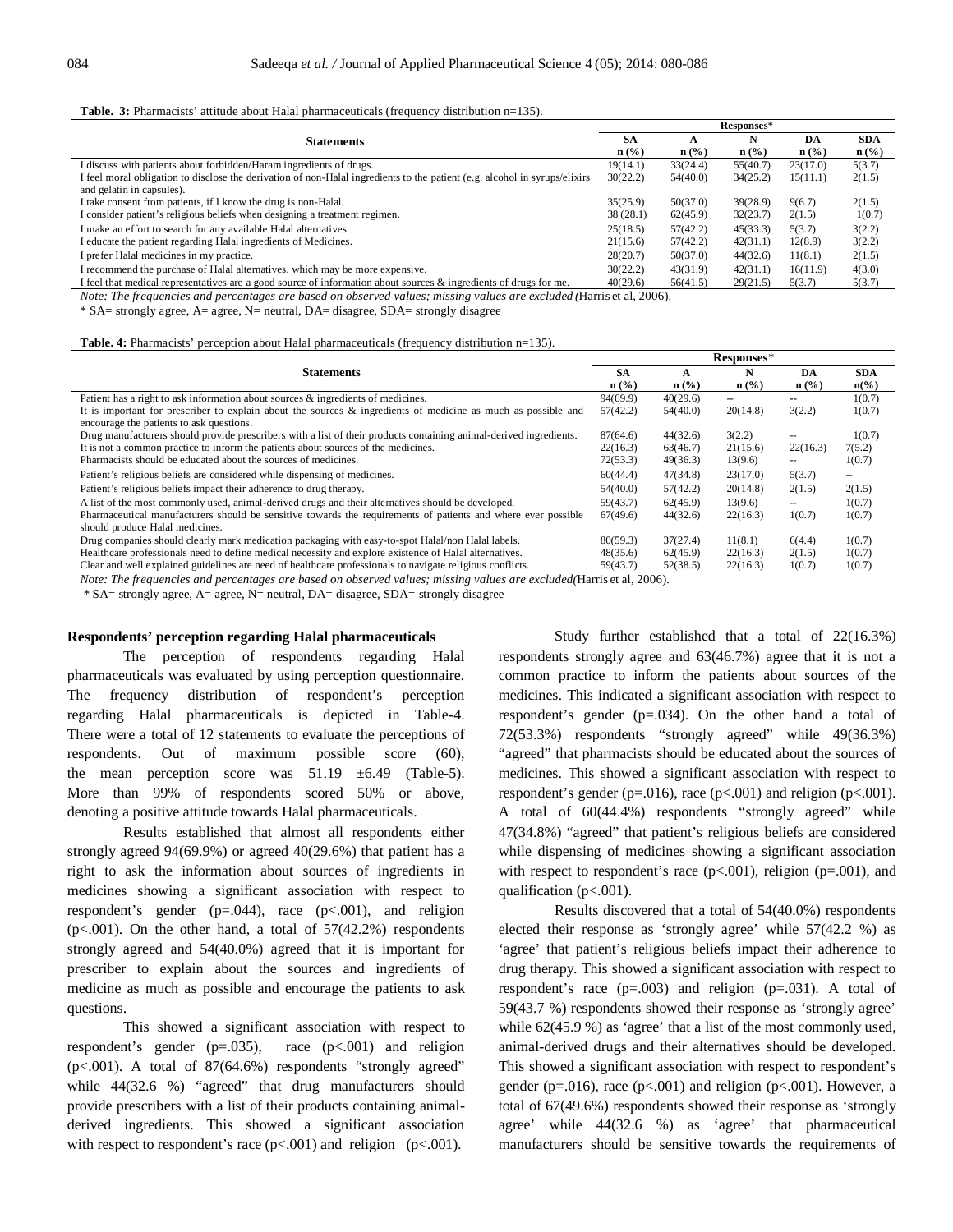patients and, where ever possible, should produce Halal medicines. This showed a significant association with respect to respondent's race ( $p<0.001$ ) and religion ( $p<0.001$ ).

Study further found that a total of 80(59.3%) respondents chose to respond as 'strongly agree' while 37(27.4%) as 'agree' that drug companies should clearly mark medication packaging with easy-to-spot Halal/non Halal labels indicating a significant association with respect to respondent's race  $(p<.001)$ , and religion (p<.001). A total of 48(35.6%) respondents showed their response as 'strongly agree' while 62(45.9%) as 'agree' that healthcare professionals need to define medical necessity and explore existence of Halal alternatives showing a significant association with respect to respondent's race  $(p<.001)$  and religion  $(p<.001)$ . A total of 59(43.7%) respondents showed their response as 'strongly agree' while 52(38.5%) as 'agree' that clear and well explained guidelines are need of healthcare professionals to navigate religious conflicts. This showed a significant association with respect to respondent's race (p<.001) and religion (p<.001).

**Table. 5:** Mean and median score of respondents' knowledge, attitude, perception and KAP about Halal pharmaceuticals.

| <b>Variables</b> | $Mean \pm SD$     | Median $(IQR)(25-75)$ |
|------------------|-------------------|-----------------------|
| Knowledge        | $8.01 \pm 1.48$   | $9(7-9)$              |
| Attitude         | $33.21 \pm 5.66$  | $34(29-37)$           |
| Perception       | $51.19 \pm 6.49$  | $53(47-56)$           |
| <b>KAP</b>       | $92.40 \pm 11.20$ | 93(86-101)            |
|                  |                   |                       |

## **Correlation between knowledge, attitude and perception**

Correlation between knowledge, attitude and perception is depicted in Table-6. There was a significant, positive, and weak correlation  $(0.1-0.3)$  between knowledge and perception  $(r=.271, ...)$ p=.001), knowledge and attitude (r=.252, p=.003) and moderate correlation (0.3-0.7) between attitude and perception (r=.542, p<.001). This means that better knowledge the respondents have on Halal pharmaceuticals, better their perception and attitude is towards Halal pharmaceuticals.

#### **Table. 6:** Correlation between knowledge, attitude and perception.

| <b>Variables</b>     | Number of<br>respondents(n) | P value | Correlation(r) |
|----------------------|-----------------------------|---------|----------------|
| Knowledge-perception | 135                         | 0.001   | .271           |
| Knowledge-attitude   | 135                         | 0.003   | 252            |
| Attitude-perception  | 135                         | < 001   | 542.           |

\*Correlation significant at 0.01 levels (2 tailed).

# **DISCUSSION**

This study was conducted to evaluate the knowledge, attitude and perception of pharmacists working in various government hospitals of Malaysia. A total of 135 pharmacists participated in the survey. Intensive literature review found that no such study has ever been conducted on the issues surrounding Halal pharmaceuticals among hospital pharmacists. Medicines have become a necessity to maintain our health. An important aspect of consideration when dispensing a medication is the patient him/herself. Individuals have different views on treatment, including the use of certain inactive ingredients in medications. However, most patients are unaware of the presence of these ingredients in their medications. The clinicians and pharmacists should be proactive and not leave it to the patient to broach the subject. Since patients have the right to make informed decisions about their medical treatment, it is important that health care providers involve the patient when making treatment decisions (Hoesli & Smith, 2011).

The study tried to explore the knowledge of hospital pharmacists about Halal pharmaceuticals. Study findings showed that hospital pharmacists had a good knowledge towards issues surrounding Halal pharmaceuticals. Significant association was found between age, gender, race, religion, qualification and different statements of knowledge.

Study discovered positive perception about Halal pharmaceuticals. A large majority of the respondents perceived that patients have the right to ask information about sources of ingredients in medicines which are prescribed to them. A large majority of the respondents either "agreed" or "strongly agreed" that drug companies should clearly mark medication packaging with' 'Halal' or 'non Halal' logo. This approach is also described by Khokhar et al while discussing faith issues in psychopharmacological prescribing (Khokhar et al, 2008). This is a novel and convenient approach. If drug manufacturers get into the practice of clearly marking the medicines as Halal or non-Halal, then it will be easy for a pharmacist to choose better for the patient. Majority of respondents perceived that pharmacists should be educated more about Halalness of medicines. A large majority of respondents perceived that patient's religious beliefs impact their adherence to drug therapy. This is in line with Sattar et al who reported four different cases of patient's nonadherence due to religious beliefs (Sattar et al, 2004). Majority of respondents either "strongly agreed" or "agreed" that pharmaceutical manufacturers should be sensitive towards the requirements of Muslim patients and where ever possible should produce Halal medicines. This is in accordance with what is reported by Bashir et al while discussing 'Concordance in Muslim patients in primary care' (Bashir et al, 2001). A large majority of respondents perceived that drug manufacturers should provide prescribers with a list of their products containing animal-derived ingredients to assist the prescriber. This approach is in line with what is reported by Hoesli & Smith while discussing effects of religious and personal beliefs on medication regimen design (Hoesli & Smith, 2011). Significant association was found between age, gender, race, religion, qualification, and different statements of perception. Study respondents have positive attitude towards Halal pharmaceuticals. A large majority recommended to purchase Halal medicines, take consent from their patients, educate the patients about Halal ingredients of medicine and discuss with their patients about Haram ingredients of medicines. Significant association was found between age, gender, race, religion, years of experience, and different statements of attitude. A significant and positive correlation was found between knowledge and attitude, attitude and perception and knowledge and perception. This means that better knowledge the respondents have on Halal pharmaceuticals, better their perception will be towards Halal pharmaceuticals.